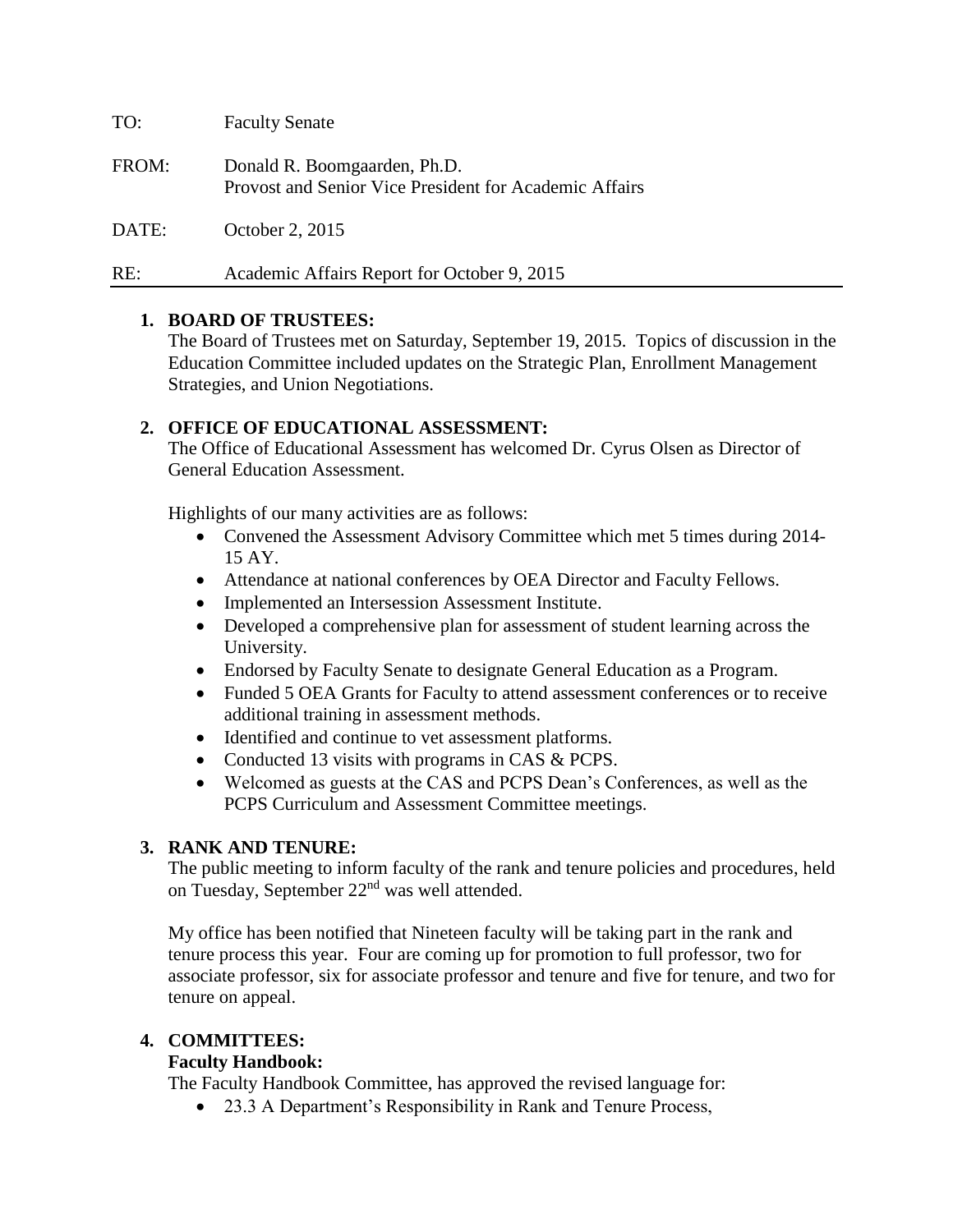- 23.3 B Attendance at Rank and Tenure and Reappointment Meetings
- 23.10 Deans' Recommendation Letters.

The FPC voted to approve the language at its October  $1<sup>st</sup>$  meeting. Dr. Freidman will be bringing the new language to the faculty at the next FAC meeting. The faculty did approve the language for 23.3 A at its September meeting.

# **5. CURRICULUM:**

After consulting with Dr. Marx the following dates were sent to faculty regarding the deadlines for submitting curriculum proposals. The dates allow the reviewing bodies' sufficient time to review and approve curriculum proposals for inclusion in the 2016 – 2017 catalogs. I ask that faculty keep in mind that when submitting proposals they need to give their deans' office time to review the proposal and to send it to be posted.

All proposals **must be posted to the Faculty Senate Curriculum Board** by the dates indicated below:

- New Programs by December 18, 2015
- Major Program Changes by February 12, 2016
- New Course and Course Changes by February 22, 2016
- Any remaining small editorial changes by March 28, 2016

# **5. UPDATES:**

# **College of Arts and Sciences**

- Dr. Arigo was among just 12 applicants in the nation accepted to participate in the National Institutes of Health's esteemed Program to Increase Diversity Among Individuals Engaged in Cardiovascular Health-Related Research (PRIDE) in 2015. This competitive program trains and mentors junior faculty members from groups underrepresented in the sciences.
- Dr. Kraus had an article on college admissions in "The Bachelor (of Arts)" published in USA Today College.
- Education for Justice has chosen Literacy as their biennial theme for the 2015 and 2016 academic year.
- Dr. Jenkins was a guest on WNPR discussing Police Leadership, Unionism, and Training in the 21<sup>st</sup> Century.
- In July, the College of Arts and Sciences hosted Energy Path 2015, a week-long symposium on sustainability funded by the Sustainable Energy Fund. Chaired by Professor Nick Truncale of the Department of Physics and Electrical Engineering, the symposium had 380 participants, including 150 students who attended a full-week camp. Energy Path will return to the University in the summer of 2016 and is supported by the Sustainable Energy Fund.
- This year's Ignatian Values in Action Lecture featured Sister Helen Prejean, the author of this year's Royal Read, *Dead Man Walking,* with an audience of approximately 3,500. Related events included a Community Breakfast, a videotaped interview with Sister Helen, and class visits and a panel discussion including previously featured authors, Tina Kelly (2013) and Jay Sullivan (2014).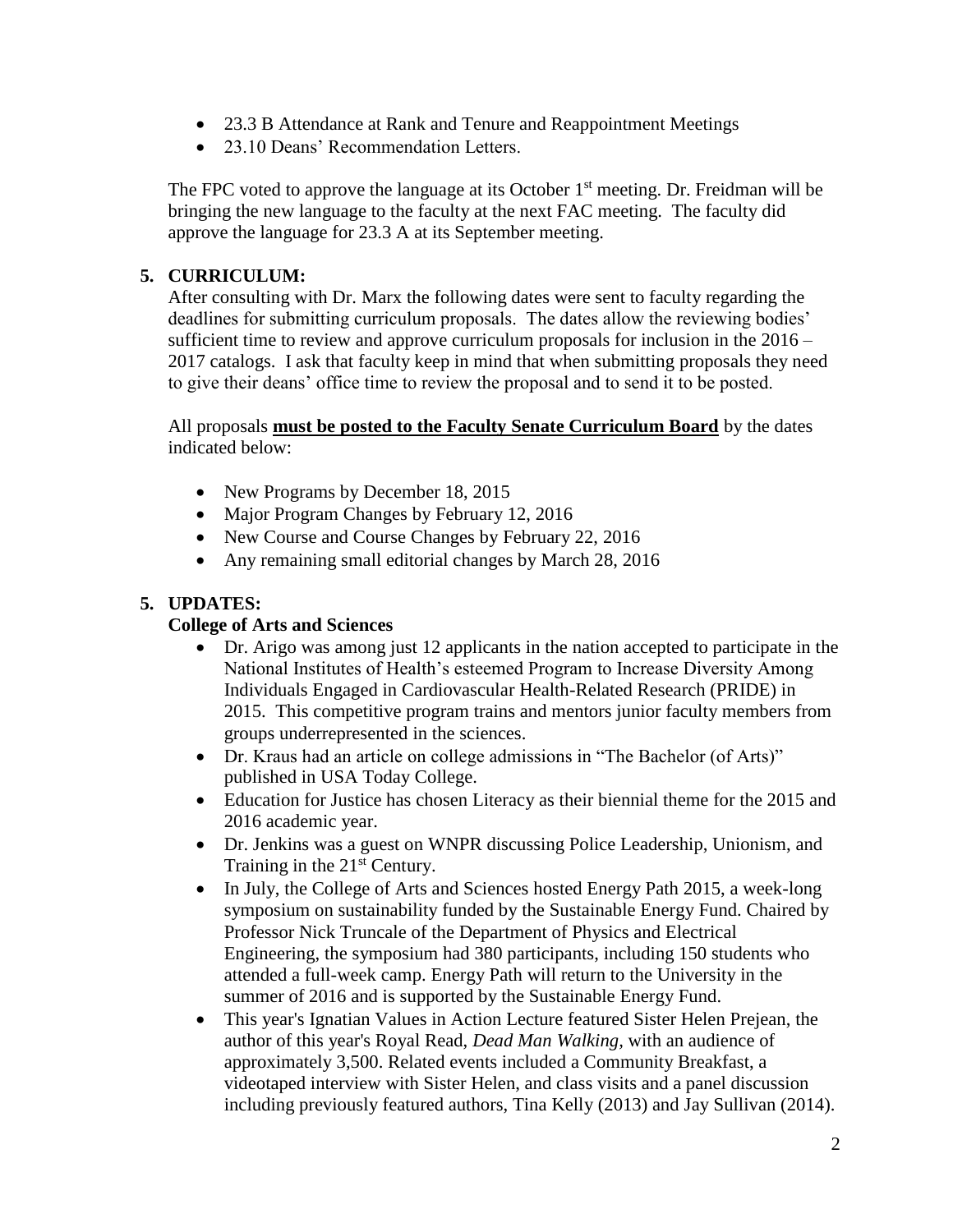Our new Mock Trial Team recently won it its first "scrimmage" at Elizabethtown College and will compete in its first invitational at the end of October.

## **Panuska College of Professional Studies**

This year the Panuska College of Professional Studies is Embracing the Call to Care—A year-long celebration in PCPS. As part of the celebration the following events have been scheduled for October.

- Blessing of the Books Project for Class of 2019 began on September 29<sup>th</sup>. Look for purple container around campus to donate new or gently used children's books.
- The September issue of *Advance for Physical Therapy and Rehab Medicine* magazine features the Edward J. Leahy Jr. Hall.
- Special events have been scheduled to celebrate the many ways helping professions fulfill Jesuit goals. October's Events are: October 14<sup>th</sup> - Avi Melamed: Inside the Middle East October  $21<sup>st</sup> - 14<sup>th</sup>$  Annual Northeastern U.S. Conference on disability October 21<sup>st</sup> – Town Hall Meeting with Rebecca Alexander

For more information about these events and the events planned for the year visit <http://www.scranton.edu/academics/pcps/the-call-to-care/events.shtml>

## **6. International**

### Global Insights Program

The Office of International Student and Scholar Services, Cross Cultural Centers, Residence Life and the Office of Equity and Diversity launched a Global Insights Program on September 15<sup>th</sup>. Adnan Herbawi, an international student, presented on Palestine. The main goal of the program is to provide a learning opportunity for our students to encounter, first hand, a different culture or perspective, right here on campus. Students will share their personal experiences and insights from a grass roots level. For a full schedule of meeting dates and topics contact Huey Shi Chew at [hueyshi.chew@scranton.edu.](mailto:hueyshi.chew@scranton.edu)

### Study Abroad

Rev. John S. Sivalon has joined the International Programs and Services Office as the Director of Global Learning Programs and Senior Advisor for Study Abroad. This redesigned position reflects a new direction for The University of Scranton's study abroad which will have a renewed focus on the University's Catholic and Jesuit mission and a greater focus on academic rigor. A general announcement will be made to the University community in the coming week.

Eighteen University of Scranton Students are studying abroad in fall 2015. The host institutions are:

Universita Cattolica del Sacro Cuore (Milan), Fordham Gabelli London Program, Sogang University (Seoul), Danish Institute for Study Abroad (Copenhagen), Council on International Education Exchange (CIEE) programs in Rennes France and Buenos Aires